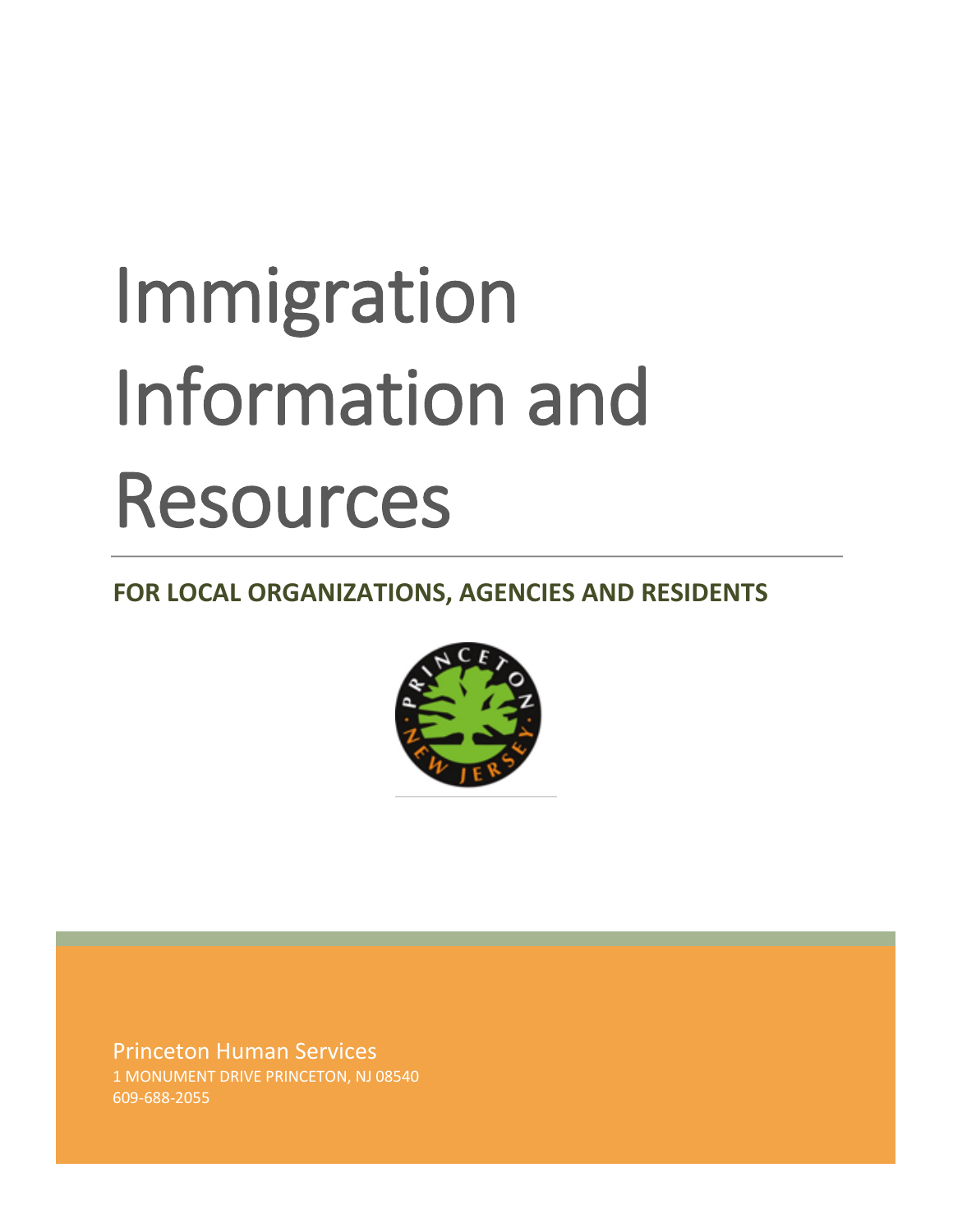

## *Municipality of Princeton*

## *As a Welcoming City, we will stand united and protect one another.*

Princeton is a Welcoming Community that recognizes and celebrates the diversity that makes our town such a special place. We are proud that one of our sister cities, Colmar, France is the birthplace of Frederic Auguste Bartholdi, the sculptor of the Statue of Liberty, a beacon of hope welcoming immigrants to the United States for more than a century.

Everyone – from schoolchildren to seniors - has a role to play in ensuring Princeton remains a welcoming place for all. Now more than ever, simple acts of everyday kindness can help to bind our community closer together at a time when outside forces threaten to divide us.

We are committed to our efforts to make Princeton a safe community for all who live, work, and study here, and welcome the engagement of our neighbors and community partners.

We know these can be difficult times, but Princeton is committed to being there for you and doing everything we can do to ensure that as a resident of Princeton, you feel safe and valued. Through our Human Services office we will provide assistance to residents that need information and resources to guide you and your family.

Safety planning and Know Your Rights is priority. We have put together a resource guide with all necessary information and tools to help. Know Your Rights information sessions are happening in town at ESL classes, the library, through faith-based and other local groups. If you would like to request an information session or have questions, call our Human Services office at 609-688-2055.

#### *Building Community, Connecting Neighbors*

[Welcoming America i](https://www.welcomingamerica.org/)s a nonpartisan, nonprofit organization that is leading a movement of inclusive communities becoming more prosperous by making everyone who lives there feel like they belong. In October 2015, Princeton joined Welcoming America and last year with hundreds of communities across the country, we celebrated [Welcoming Week,](https://www.welcomingamerica.org/programs/welcoming-week) in efforts to: build community; bring together new and long-term residents in a spirit of unity; and raise awareness of the benefits of welcoming everyone – including new Americans.

Princeton needs all of us! Take action and support your neighbors by getting to know them, creating opportunities and spaces for residents to get to know each other, and building bridges between people of different identities and backgrounds. [Ways to Welcome in Your Community](https://www.welcomingamerica.org/engage/take-action) is a great resource of how you can personally put your welcoming spirit into practice in everyday life.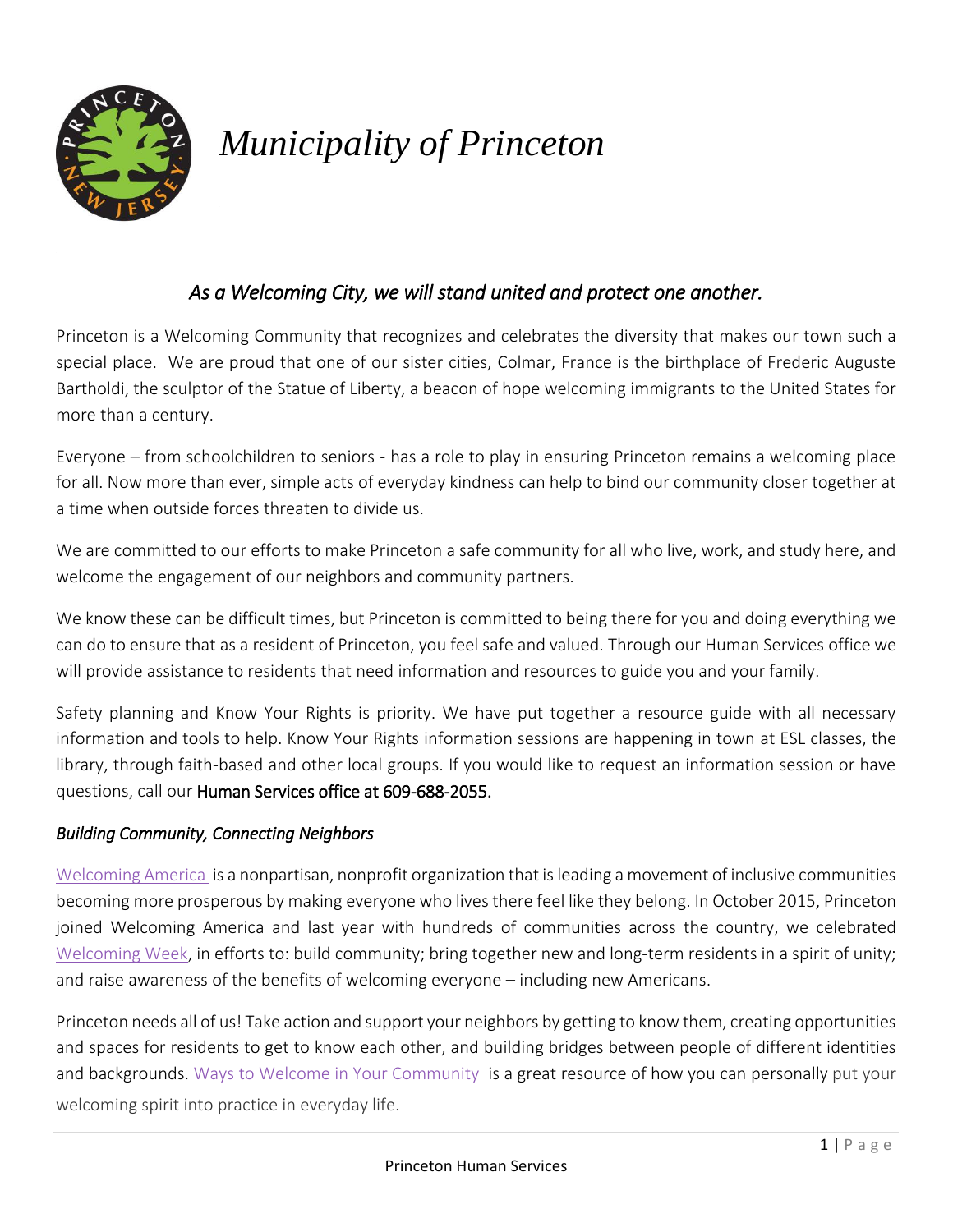## Due Process Protections

If you are in the U.S. with or without lawful status, you have a Constitutional right to due process of law. This means that you cannot be deported without a legal procedure. In this procedure, you must present your case to an Immigration Judge, who then determines if you are eligible to stay in the United States

## Refugee & Asylum Status

If you are a refugee or asylee, you should apply for a green card within one year of being admitted to the United States or after the grant of your asylum status. Do this as soon as possible by going to a reputable legal provider.

If you are qualified for protection under U.S. law, which is determined by our approval of various international treaties, such as the UN Convention Against Torture, you cannot simply be removed from the country. The procedure to remove an individual if you previously qualified for protection is long and under current humanitarian law, you cannot be deported. Due process protections also apply to individuals with pending asylum cases and individuals cannot be deported unless and until an Immigration Judge determines that they do not qualify to stay in the U.S. These rights and protections extend to people from all countries, including those from majority-Muslim countries. Any change in due process protections would require action from Congress.

## Legal Permanent Residents

If you have been a permanent resident for three or more years, consult with a legal service provider about preparing to apply for U.S. citizenship. Visit the following website for information on applying for U.S. citizenship: [https://www.uscis.gov/citizenship/learners/apply-citizenship.](https://www.uscis.gov/citizenship/learners/apply-citizenship) You will need to file Form N-400, Application for Naturalization to apply. Make sure to check if you qualify for any exceptions and accommodations. If you have ever had an encounter with the police, do not apply unless you have consulted with an attorney. *If you are interested in taking citizenship classes, please refer to page 6 for local classes in the Princeton area.*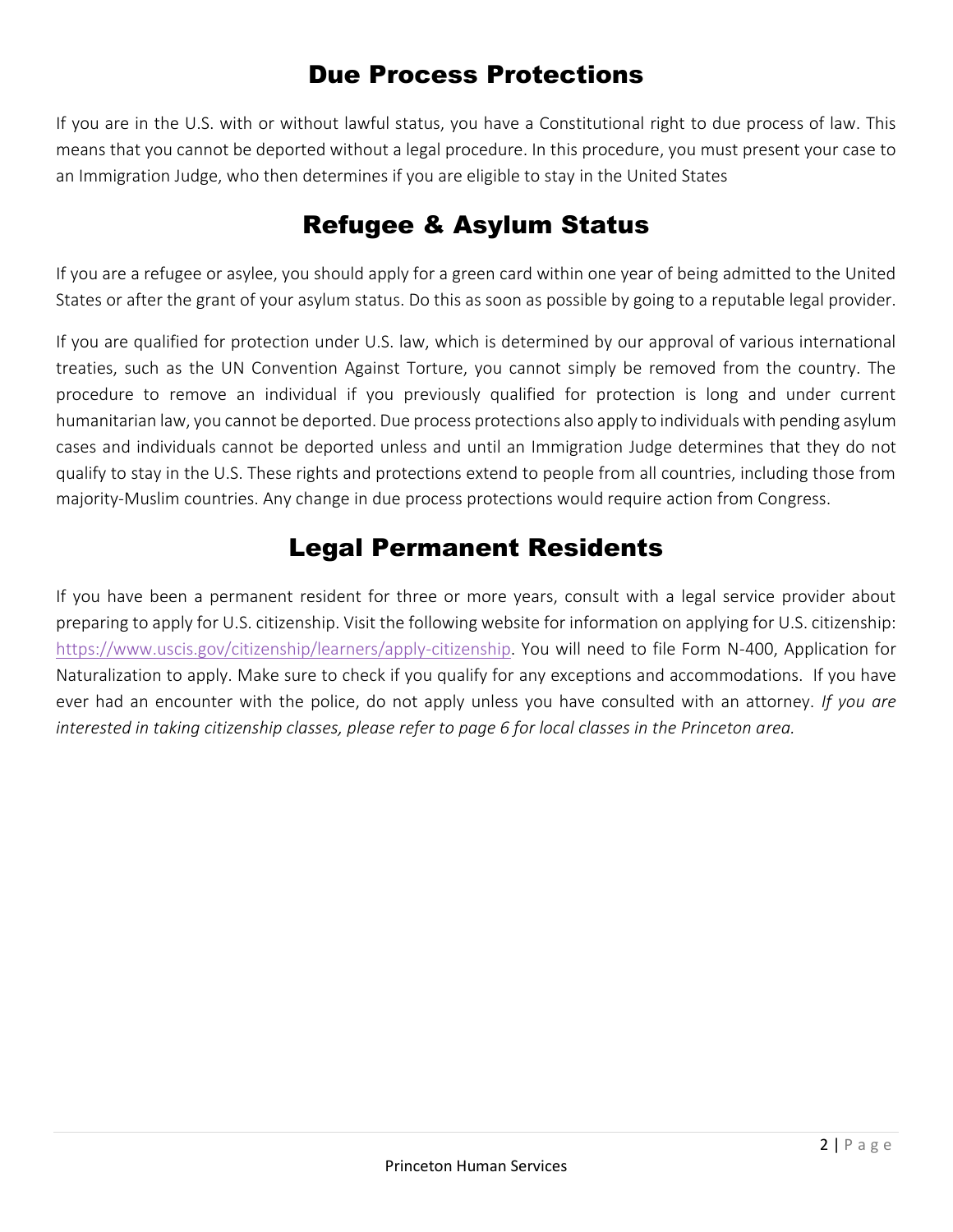## DACA Students

On September 5<sup>th</sup>, 2017, President Trump announced the end to DACA, the Deferred Action for Childhood Arrivals Program ("DACA 2012"), which has provided eligible, undocumented young people who arrived before age 16 an opportunity to remain in the United States and to apply for work authorization. **On January 13<sup>th</sup>, 2018,** due to a federal court order, USCIS has resumed accepting requests to renew DACA applications, until further notice. This impacts almost 800,000 young people, who are now waiting on Congress to act and pass a permanent protection for Dreamers. These are uncertain times so please stay informed and review the helpful information and resources below:

## **What You Need to Know:**

- On January 13, 2018 USCIS announced that they have resumed accepting requests to renew current DACA applications until further notice. No new applications will be accepted.
- Your DACA is valid until its expiration date
- Advance Parole to travel abroad is no longer available
- Consult with an immigration lawyer as soon as possible. See page 7 for a list of lawyers in NJ
- LALDEF will be assisting with DACA renewals, effective immediately, at no cost, by appointment. Please call (609) 688-0881 to make an appointment.
- If you are in need of financial assistance for the renewal fee, visit www.missionassetfund.org

### **Mental Health Resources:**

This is a startling and frightening update for many individuals protected by DACA. Please know that there are many resources out there to support you during these times:

- Resources for Children & Adults Dealing with Stress in the Princeton area click [here](https://drive.google.com/file/d/0B88mZtu_wUGKRWtkQjlxN0FYdk0/view?usp=sharing)
- National Council of La Raza Crisis Counseling & Mental Health Support Resources click [here](http://publications.nclr.org/bitstream/handle/123456789/1649/NCLR-Crisis%20Counseling-Mental-Health-Support.pdf?sequence=3&isAllowed=y)
- If someone needs help, call the suicide prevention hotline at 1-800-273-8255

#### Additional Resources and Extra Materials:

- Memo from Homeland Security click [here](https://www.uscis.gov/humanitarian/deferred-action-childhood-arrivals-response-january-2018-preliminary-injunction)
- LALDEF Pro Bono DACA Renewal Assistance click [here](https://drive.google.com/file/d/11Gd4RWWwg3wdPgVwy9ap-1PN-i_rC6cW/view?usp=sharing)
- Catholic Charities DACA Renewal Clinics clic[k here](https://drive.google.com/file/d/0B88mZtu_wUGKbWNoeHVYaUhTMEE/view?usp=sharing)
- Attend a Local Event clic[k here](http://weareheretostay.org/attend-an-event/)
- FAQS: DACA Rescission and Workplace Rights click [here](http://weareheretostay.org/resources/faqs-daca-rescission-and-workplace-rights/)
- FAQS on DACA Termination click [here](http://weareheretostay.org/resources/frequently-asked-questions-on-daca-termination/)
- DACA Renewal Application Timeline click [here](https://unitedwedream.org/daca-renewal-application-timeline/)
- DACA Renewal Application click [here](https://www.roadtostatus.com/immigration-forms/uscis-forms-i-821-d-i-765/?utm_source=google&utm_medium=cpc&utm_campaign=895334127&utm_content=44313859323&utm_term=daca%20renewal&gclid=EAIaIQobChMI5YDNlueV1gIVAotpCh0JuQeWEAAYASAAEgIyA_D_BwE)
- AILA Consumer Advisory on DACA clic[k here](https://drive.google.com/file/d/0B88mZtu_wUGKbWNoeHVYaUhTMEE/view?usp=sharing)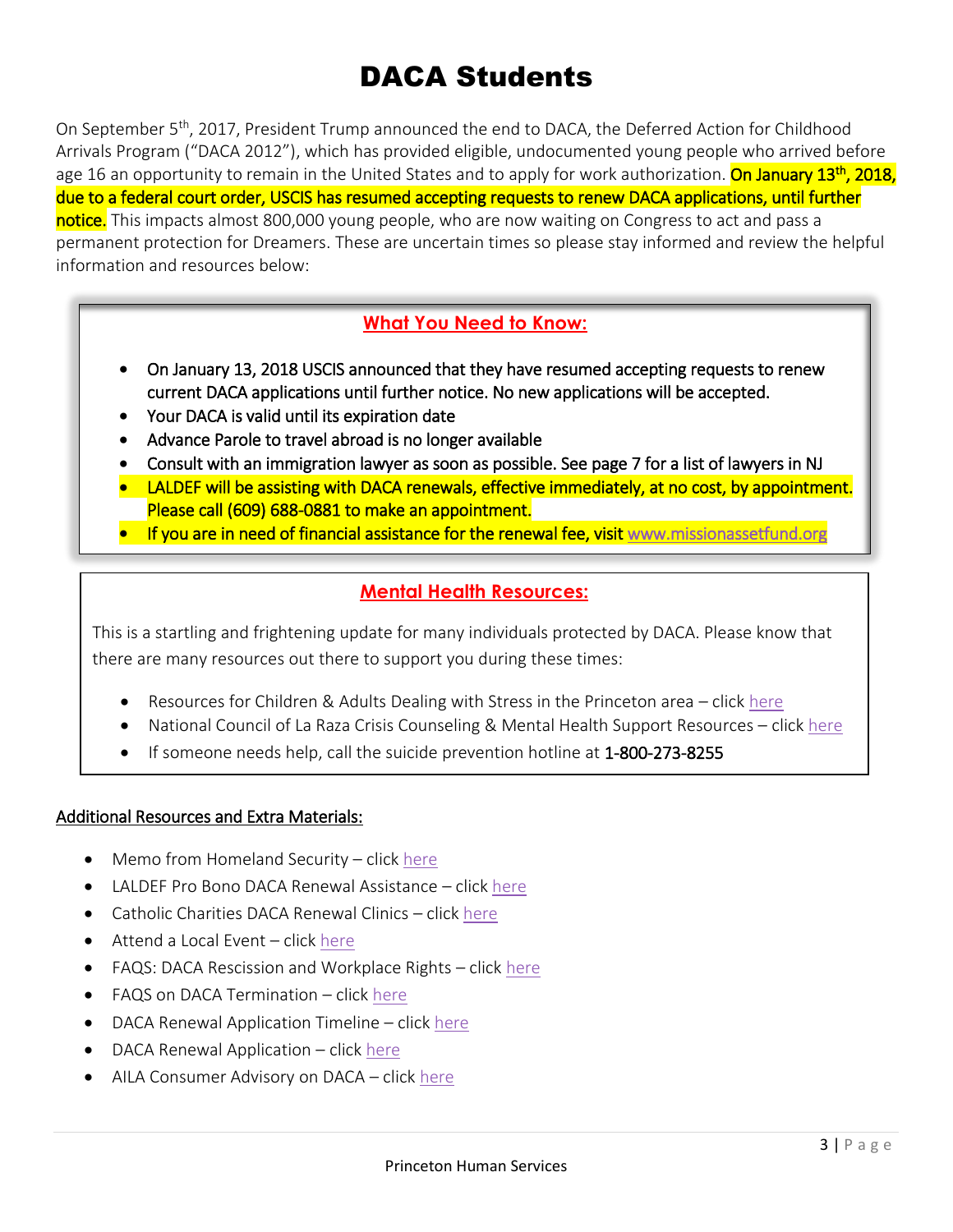#### KNOW YOUR RIGHTS!

What to do if ICE agents approach you in public: Agents may call out your name. You don't have to say anything. Remain calm. DON'T RUN!

- Before anything else, ask, "AM I FREE TO GO?"
	- o If they say YES: Say, "I'd rather not speak with you right now." Walk away.
	- $\circ$  If they say NO: Use your right to remain silent! Say, "I want to use my right not to answer questions," and then "I want to speak to a lawyer."
- If ICE agents try to search you say, "I do not consent to a search."
	- o DON'T LIE or show false documents. Don't run or resist arrest.
	- o DON'T ANSWER questions about your immigration status or where you were born. Keep saying you want to call your attorney.
	- o DON'T GIVE THEM any foreign documents such as a passport, consular IDs, or expired visas. You can give them a Mercer County ID if you have one.
	- If you are in criminal court, ask to speak to your lawyer.

#### What to do if officers are at your door:

- Find out if they are ICE. Ask what they want. Ask if they have a judicial arrest [warrant](https://www.aclu.org/files/kyr/kyr_no-abra-la-puerta.pdf) from a judge for you or anyone else who lives there. Examine the [warrant.](https://www.aclu.org/files/kyr/kyr_no-abra-la-puerta.pdf) Call your attorney for advice before opening the door. If they don't have a judicial arrest [warrant](https://www.aclu.org/files/kyr/kyr_no-abra-la-puerta.pdf), don't let them in.
- Try to stay calm. Be polite. Don't lie.
- You have the right to remain silent. You do not have to answer questions about where you were born, whether you're a U.S. citizen, or how you entered the country.
- If they are local police, find out what they want. Local Princeton police do not do immigration work.
- If you're not a U.S citizen and have valid immigration papers, you should show them if an immigration agent requests it.
- Do not lie about your citizenship status or provide fake documents.
- If they are looking for someone else, ask them to leave their contact information. You do not have to tell them where to find the person. Do not lie.

#### What to do if ICE agents enter your home:

- Ask them to show you the warrant. Officers can only search the areas and for the items listed on the warrant. An arrest warrant allows police to enter the home of the person listed on the warrant if they believe the person is inside. A warrant of removal/deportation (ICE warrant) does not allow officers to enter a home without consent.
- Tell them if there are children or other vulnerable residents at home.
- Ask them to step outside unless they have a judicial [warrant](https://www.aclu.org/files/kyr/kyr_no-abra-la-puerta.pdf) signed by a judge.
- If they came inside without your permission, tell them, "I do not consent to your being in my home. Please leave."
- If they start to search your home, tell them "I do not consent to your search."
- If ICE is arresting you, tell them if you have medical issues or need to arrange for childcare.
- Do not answer any questions. Tell them you are exercising your right to remain silent and ask to be allowed to call your attorney as soon as possible.

#### If you are being arrested by ICE, you still have rights:

- You have the right to remain silent. You have the right to speak to a lawyer. Say, "I want to speak to a lawyer."
- You do NOT have to share any information about where you were born, what your immigration status is or your criminal record. Ask to speak to a lawyer instead of answering questions.
- You do NOT have to give them any documents or your passport unless they have a [warrant](https://www.aclu.org/files/kyr/kyr_no-abra-la-puerta.pdf) signed by a judge for your arrest specifically.
- Do not sign anything, such as voluntary departure or stipulated removal, without talking to a lawyer. If you sign, you may be giving up your opportunity to try to stay in the U.S
- Know your immigration number ("A" number) and give it to your family. It will help them locate you.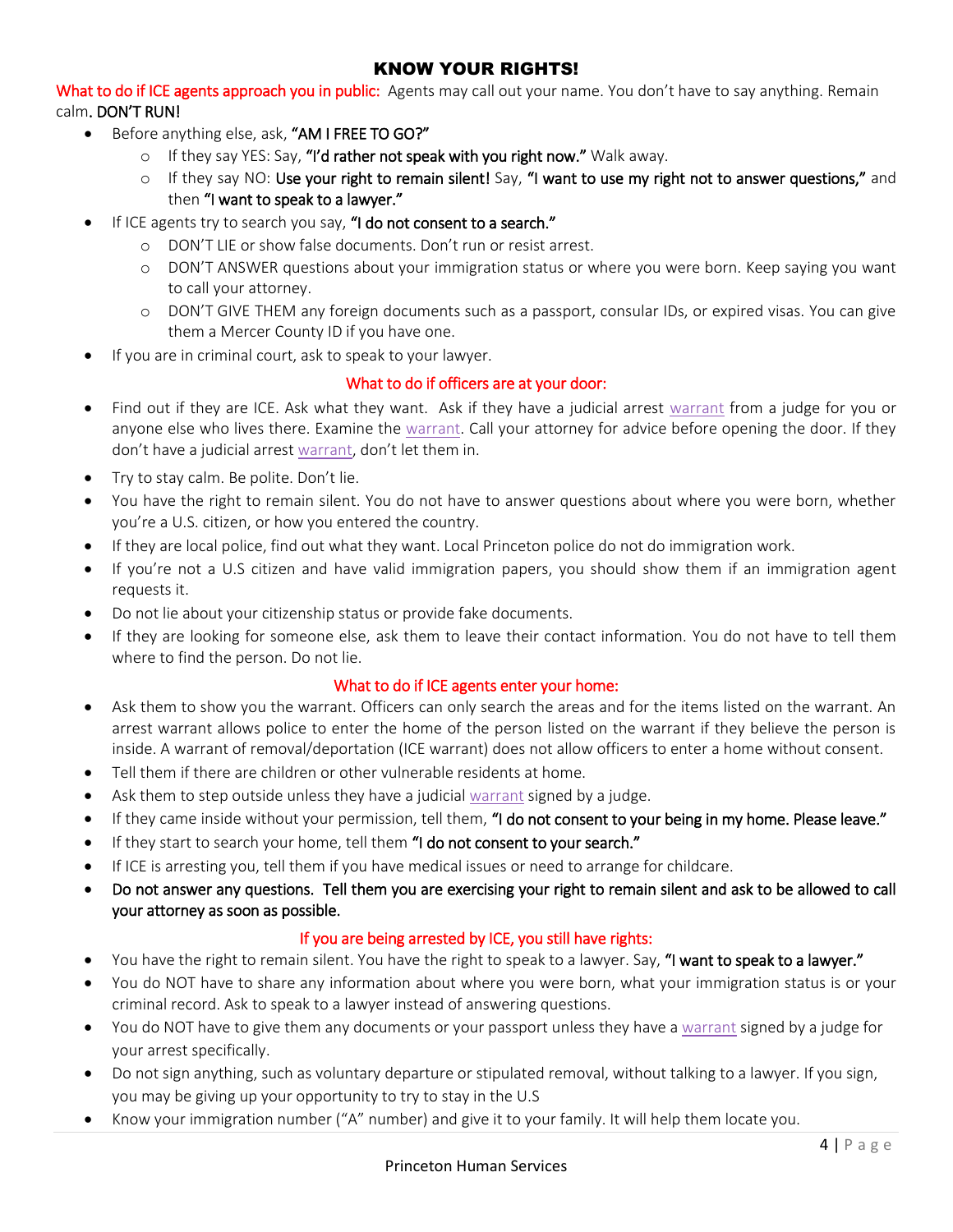# DO's and DON'Ts

 DO NOT open your door until you know who is outside. • DO NOT let any ICE official into your home without [a search warrant](https://www.aclu.org/files/kyr/kyr_abra-la-puerta.pdf) for that home or an arrest [warrant](https://www.aclu.org/files/kyr/kyr_no-abra-la-puerta.pdf) for someone who is inside it. **• DO NOT** fear local Princeton police. Local police are not ICE. They do not participate in immigration matters and only share information with ICE in criminal cases. • DO NOT seek the advice of notaries or other so-called "immigration experts." They are not authorized to represent you in immigration proceedings, and can get you into trouble. Ask for a business card. If they don't have one, or if it does not say "Attorney" or "Esq." after the name, leave. If you have a case open with immigration, DO NOT ignore any correspondence you receive about your case. Discuss it with the attorney or agency representing you and respond before the deadline, if applicable. • DO exercise your right to remain silent until you have a lawyer. DO consult with a competent immigration attorney or legal services nonprofit agency to get advice on how to either regularize your status or appeal your arrest. Check the list of legal service agencies authorized by the US Department of Justice at: http://www.justice.gov/eoir/file/ProBonoNJ/dow nload DO ask your attorney to give you an emergency number you can call after business hours in case you are arrested. DO keep copies of all the documents related to your case in a safe place. KNOW your A# (case number). This is a 9-digit number preceded by the letter "A". DO tell a trusted family member or friend where you keep your documents and the name and contact information of the attorney or agency familiar with your case. If you are deportable, DO make arrangements for children and other dependents in your home.

If you feel your rights have been violated, write down everything you remember, including officers' badge and patrol car numbers, which agency the officers were from, and any other details. Get contact information for witnesses. If you're injured, seek medical attention immediately and take photographs of your injuries. File a written complaint with the agency's internal affairs division or civilian complaint board. In most cases, you can file a complaint anonymously if you wish.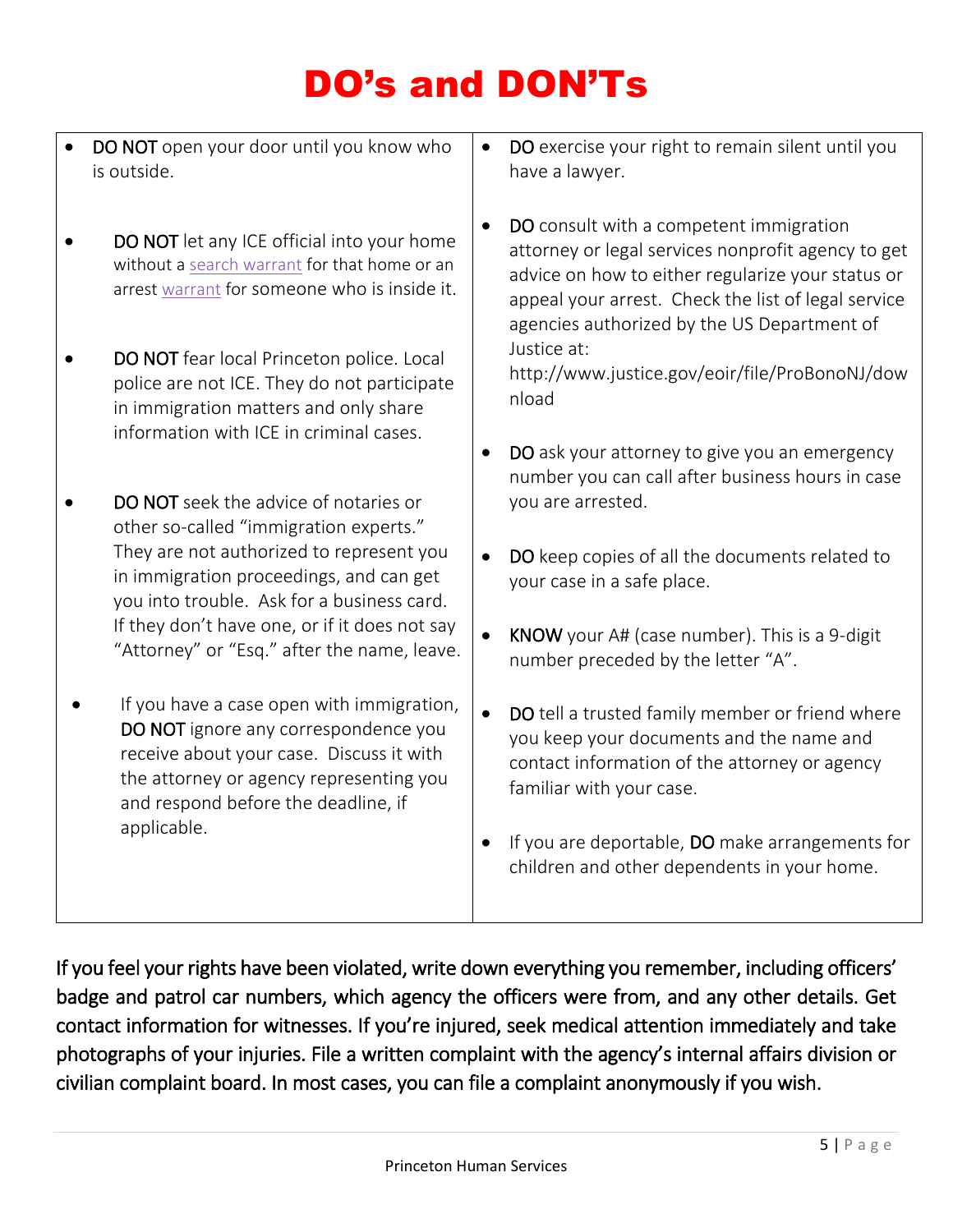## Local Services and Supports

| Organization              | Contact      | <b>Citizenship Classes</b> | <b>ESL classes</b> | Legal Assistance |
|---------------------------|--------------|----------------------------|--------------------|------------------|
| Princeton Public Library  | 609-924-9529 | X                          | X                  |                  |
| Latin American Legal &    | 609-688-0881 | X(525)                     | x                  | $X($ \$35)       |
| Defense Fund              |              |                            |                    |                  |
| Latin American Task Force | 609-924-9529 | X                          | X                  | x                |
| YWCA*                     | 609-497-2100 | X                          | X                  |                  |
| Princeton Adult School*   | 609-683-1101 |                            | X                  |                  |

\*fees may apply

| Pro Bono, Iow-cost Legal Service Providers in New Jersey |                                                              |  |  |  |  |
|----------------------------------------------------------|--------------------------------------------------------------|--|--|--|--|
| <b>LALDEF</b>                                            | <b>Catholic Charities Trenton</b>                            |  |  |  |  |
| Fridays from 1-7 PM                                      | 383 West State Street                                        |  |  |  |  |
| 669 Chambers Street, Trenton NJ 08611                    | Trenton, New Jersey 08607                                    |  |  |  |  |
| (609) 688-0881                                           | (609) 394-3202                                               |  |  |  |  |
| Lutheran Social Ministries of New Jersey                 | El Centro Hispano Americano                                  |  |  |  |  |
| 189 South Broad Street                                   | 525 East Front Street                                        |  |  |  |  |
| Trenton, New Jersey 08601                                | Plainfield, New Jersey 07060                                 |  |  |  |  |
| (609) 393-4900                                           | (908) 753-8730                                               |  |  |  |  |
| Legal Services of New Jersey (LSNJ)                      | Camden Center for Law and Social Justice, Inc.               |  |  |  |  |
| 100 Metroplex Drive at Plainfield Avenue                 | 126 Broadway                                                 |  |  |  |  |
| Edison, New Jersey 08818                                 | Camden, New Jersey 08102                                     |  |  |  |  |
| (888) 576-5529 or (732) 572-9100                         | (856) 583-2950                                               |  |  |  |  |
| Human Rights First                                       | American Friends Service Committee                           |  |  |  |  |
| 75 Broad Street, Floor 31                                | 89 Market Street, 6 <sup>th</sup> Floor                      |  |  |  |  |
| New York, New York 10004                                 | Newark, New Jersey 07102                                     |  |  |  |  |
| (212) 845-5200                                           | (973) 643-1924                                               |  |  |  |  |
| The Hebrew Immigrant Aid Society (HIAS)                  | American Military Families Immigration Services, INC (AMFIS) |  |  |  |  |
| 333 Seventh Avenue, 16 <sup>th</sup> Floor               | 1177 Clinton Avenue                                          |  |  |  |  |
| New York, New York 10001                                 | Irvinton, NJ 07111                                           |  |  |  |  |
| (212) 613-1454 or (212) 613-1376                         | (973) 264-1111                                               |  |  |  |  |
|                                                          |                                                              |  |  |  |  |
| American Friends Service Committee                       | Kids in Need of Defense (KIND)                               |  |  |  |  |
| 89 Market Street, 6 <sup>th</sup> Floor                  | 65 Livingston Avenue                                         |  |  |  |  |
| Newark, New Jersey 07102                                 | Roseland, New Jersey 07068                                   |  |  |  |  |
| (973) 643-1924                                           | (862) 926-2080                                               |  |  |  |  |
| African Hispanic Immigration Organization (AHIO), Inc.   | Be Aware of Immigration Scams and/or Notarios* to            |  |  |  |  |
| 4815 Westfield Avenue<br>5 Central Avenue                | report fraud:                                                |  |  |  |  |
| Pennsauken, New Jersey 08110<br>Newark, NJ 07102         |                                                              |  |  |  |  |
| (856) 324-5098<br>(973) 370-0907                         | Princeton Police Department 609-921-2100                     |  |  |  |  |
|                                                          |                                                              |  |  |  |  |
|                                                          | Federal Trade Commission (FTC) 1-877-382-4357                |  |  |  |  |
|                                                          | Executive Office for Immigration Review 703-305-0470         |  |  |  |  |
|                                                          |                                                              |  |  |  |  |

\*notarios: individuals who represent themselves as qualified to offer legal advice or services concerning immigration or other matters of law, who have no such qualification, routinely victimize members of immigrant communities. (http://www.americanbar.org/)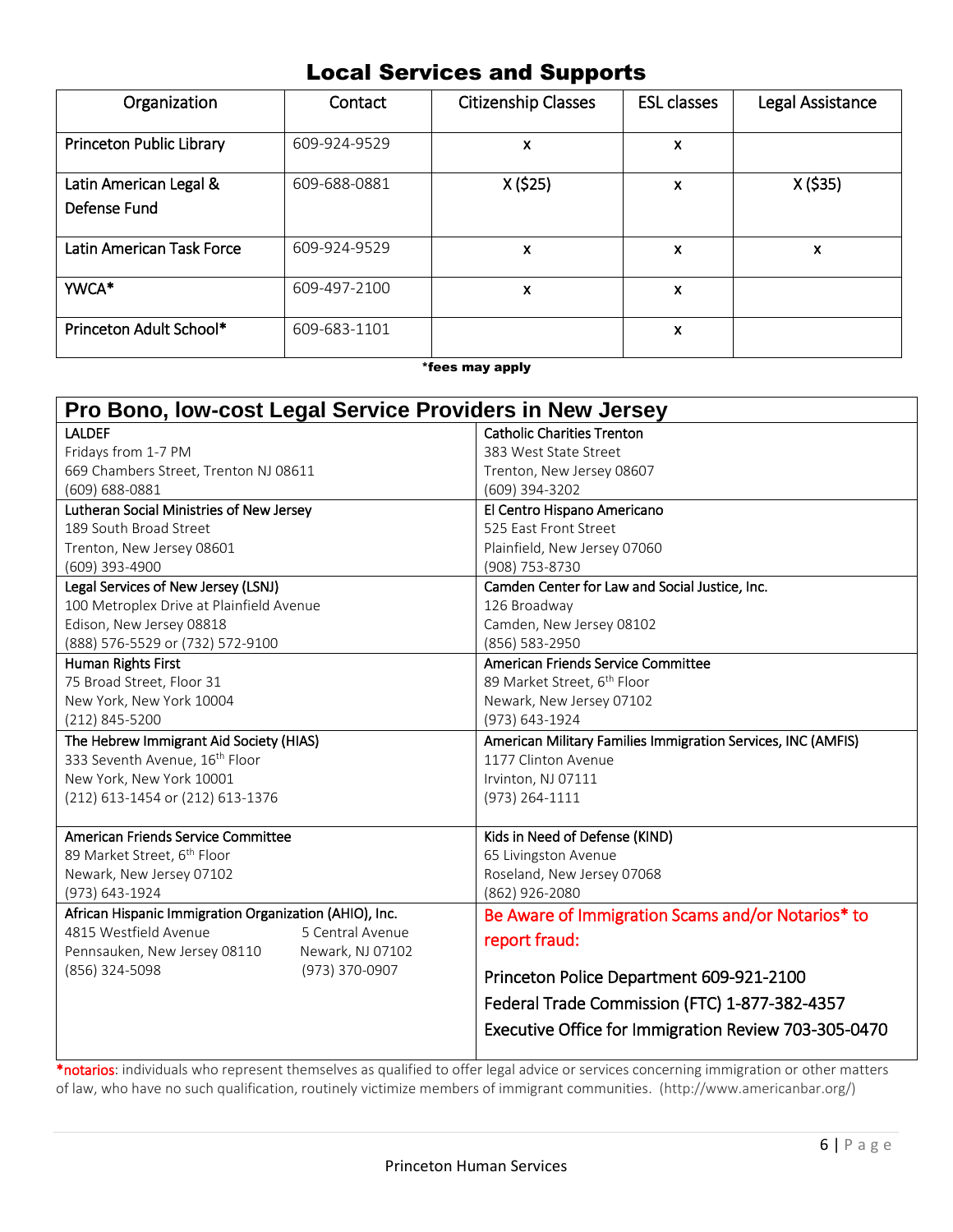## Find out if you or a loved one is deportable:

- Find your "Alien Registration Number." It is on most immigration papers, including the I-94 card on your passport, green card, or any other document that immigration gives you. The A# looks like: A99 999 999
- Call 1-800-898-7180. This is the hotline for the immigration court (EOIR).
- Press "1" for English or "2" for Spanish.
- Enter the 8 digits of our A-number and listen for instructions. If your number is in the system, then this means that an immigration case existed against you at some time.
- Press "3" to find out if an immigration judge decided your case, including if there is an order of deportation ("removal") against you.
- If the hotline says you have a deportation/removal order, consult a lawyer specializing in immigration deportation before you to the immigration office, leave the country, or try to adjust your status.

| <b>Detention Center</b>                                | <b>Address</b>                                                  | <b>Phone Number</b> |
|--------------------------------------------------------|-----------------------------------------------------------------|---------------------|
| <b>Middlesex County Jail</b>                           | Route 130 & Apple Orchard<br>Lane, North Brunswick, NJ<br>08902 | 732-297-3636        |
| <b>Hudson County Jail</b>                              | 35 Hackensack Avenue,<br>Kearney NJ 07032                       | 973-491-5566        |
| <b>Bergen County Jail</b>                              | 112 West Street, Hackensack<br>NJ 07601                         | 201-527-3000        |
| <b>Elizabeth Contract Detention</b><br><b>Facility</b> | 625 Evans Street, Elizabeth,<br>NJ 07201                        | 908-352-3776        |
| <b>Sussex County Jail</b>                              | 41 High Street, Newton NJ<br>07860                              | 973-579-0875        |
| <b>Monmouth County Jail</b>                            | 1 Waterworks Road, Freehold,<br><b>NJ 07728</b>                 | 732-431-7860        |
| <b>Essex County Jail</b>                               | 354 Doremus Avenue,<br><b>Newark, 07105</b>                     | 973-274-7500        |

## Detention Centers in New Jersey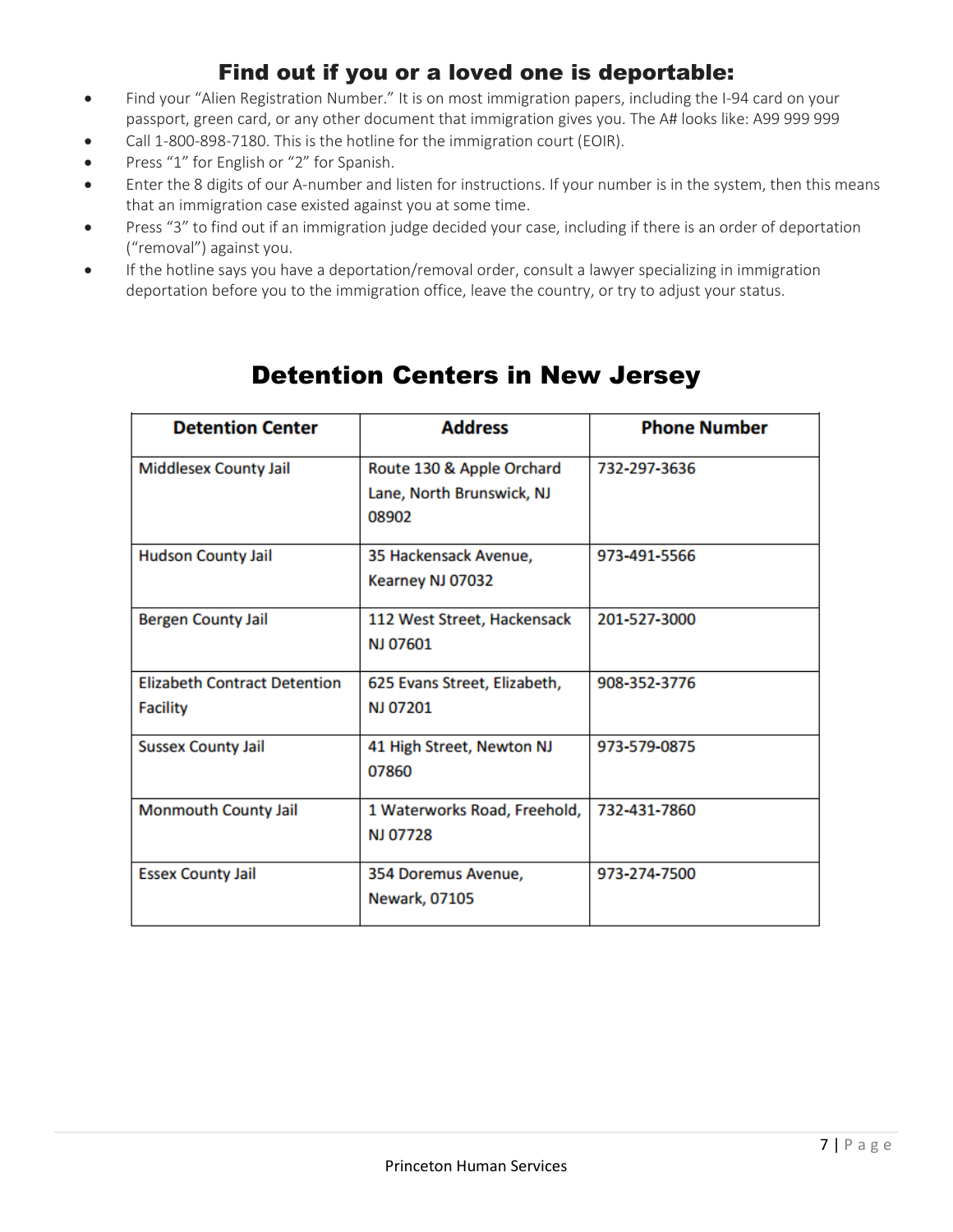## Princeton Public Schools

Princeton Public Schools is committed to protecting the rights and safety of all students, regardless of the students' or their parents' status. Given the concerns and questions about the safety of undocumented students, the Princeton Public School District has established safety protocols regarding immigration related matters.

In 2011, the federal government issued a [policy](https://www.ice.gov/doclib/ero-outreach/pdf/10029.2-policy.pdf) designed to ensure ICE enforcement actions do not occur at nor are focused on sensitive locations [sensitive locations](https://drive.google.com/file/d/0B9FeUGY0UUBtUjdNY253VjNiZG8/view?usp=sharing) such as schools and churches.

## Care for Minor Children

In the case that a parent is detained and/or deported, the children may be at risk. Parents are encouraged to have a temporary parental consent agreement form completed indicating who would be the person temporarily in charge of a child(dren) immediately after a parent(s) is detained. As per the NJ State Department of Children and Families a parent can get a notarized [Power of Attorney,](https://drive.google.com/file/d/0B88mZtu_wUGKQlBHRTkwVXRYR2c/view?usp=sharing) which gives temporary medical, educational, and personal custody of a child to a representative.

Our office has put together instructions for creating a [safety plan](https://drive.google.com/file/d/0BwbAnoWHPdVgZEJ1clFNcEk5UGs/view?usp=sharing) for families, as well as fillable forms. We provide assistance and FREE notary services.

## Bullying at Schools

Contact the following School Anti-Bullying Specialists if you believe your child is being bullied at school:

| School                | <b>Specialist</b> | <b>Title</b>       | Phone               | Email                             |
|-----------------------|-------------------|--------------------|---------------------|-----------------------------------|
| Princeton High School | Diana Lygas       | Dean of Students   | 806-4280, ext. 3538 | diana lygas@princetonk12.org      |
|                       |                   |                    |                     |                                   |
| John Witherspoon      | Cathy DiLorenzo   | Guidance Counselor | 806-4270 ext. 5511  | cathy dilorenzo@princetonk12.org  |
| Middle School         | Adam Rothschild   | Guidance Counselor | 806-4270 ext. 5525  | adam rothschild@princetonk12.org  |
|                       | Jennifer Walters  | Guidance Counselor | 806-4270 ext. 6581  | jennifer walters@princetonk12.org |
| <b>Community Park</b> | Katelyn Hoobler   | Guidance Counselor | 806-4230 ext. 6181  | katelyn hoobler@princetonk12.org  |
| Johnson Park          | Robin Minden      | Guidance Counselor | 806-4240 ext. 6381  | robin minden@princetonk12.org     |
| Littlebrook           | Denise Krok       | Guidance Counselor | 806-4250 ext. 6581  | denise krok@princetonk12.org      |
| Riverside             | Ben Samara        | Guidance Counselor | 806-4260 ext. 6724  | ben samara@princetonk12.org       |

Princeton Public Schools Forms and Policies relating to harassment, intimidation and bullying:

- o [HIB-Reporting Form A.pdf](http://www.princetonk12.org/district_content/HIB/HIB-ReportingFormA.pdf)
- o [9160 Civility Policy](http://www.princetonk12.org/district_content/Board_Policies/community/9160%20Civility.pdf)
- o [5512 Harassment, Intimidation and Bullying](http://www.princetonk12.org/district_content/Board_Policies/pupils/5512-HIB.pdf)